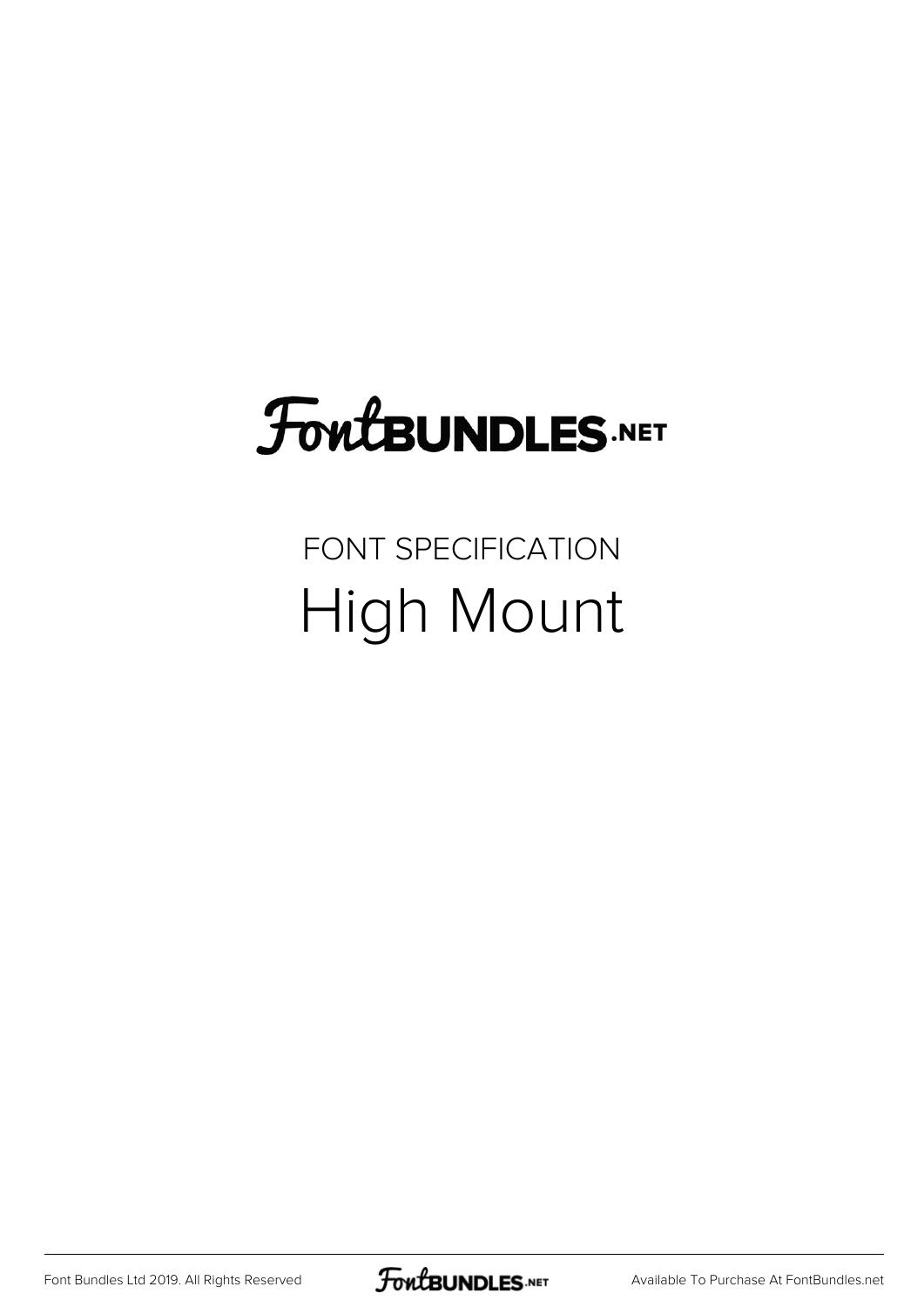#### High Mount - Regular

**Uppercase Characters** 

#### **ABCDEFGHIJKLMNOPQRSTUV WXY2**

Lowercase Characters

### **ABCDEFGHIJKLMNOPQRSTUV WXY2**

Numbers

#### 0123456189

Punctuation and Symbols



All Other Glyphs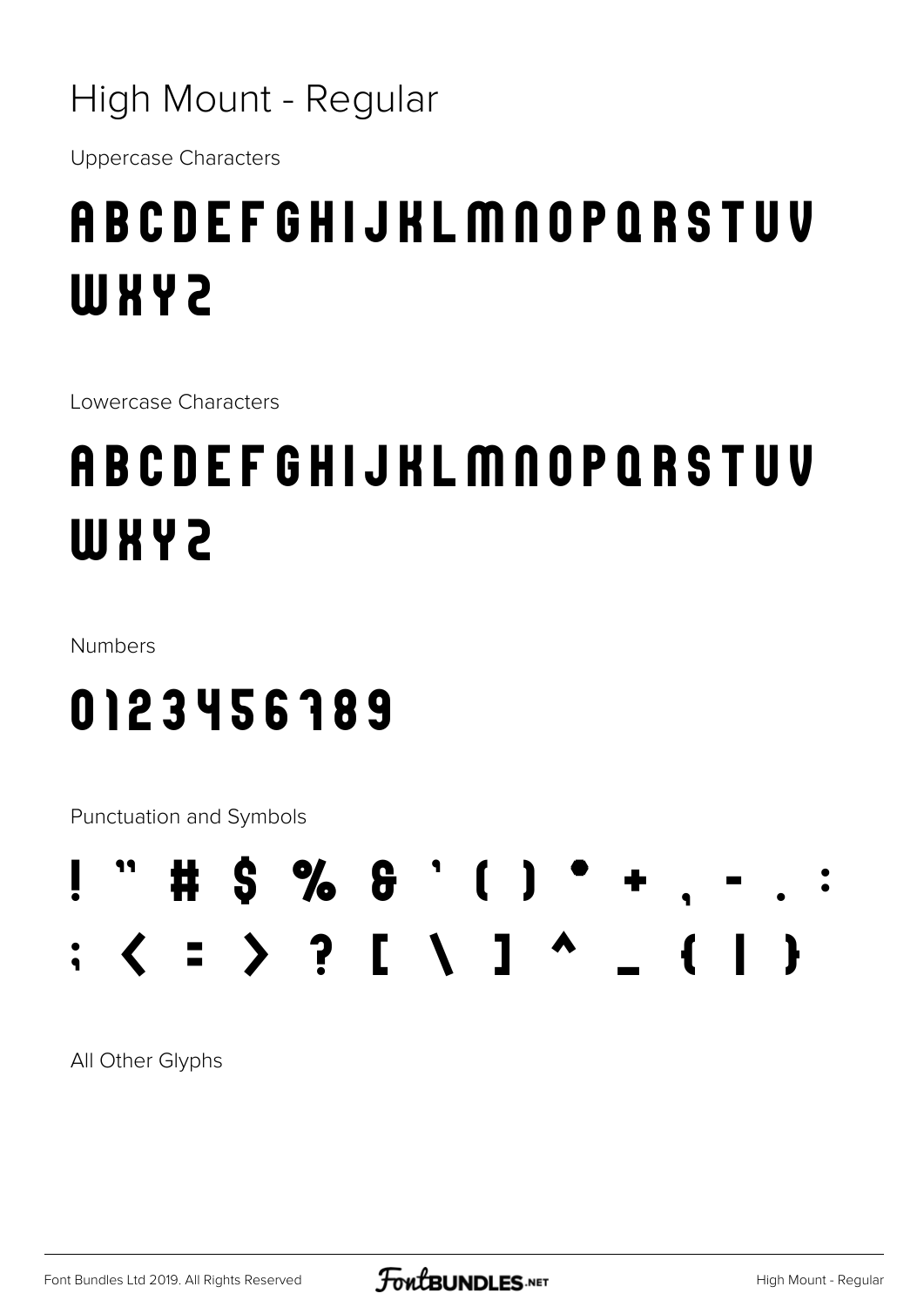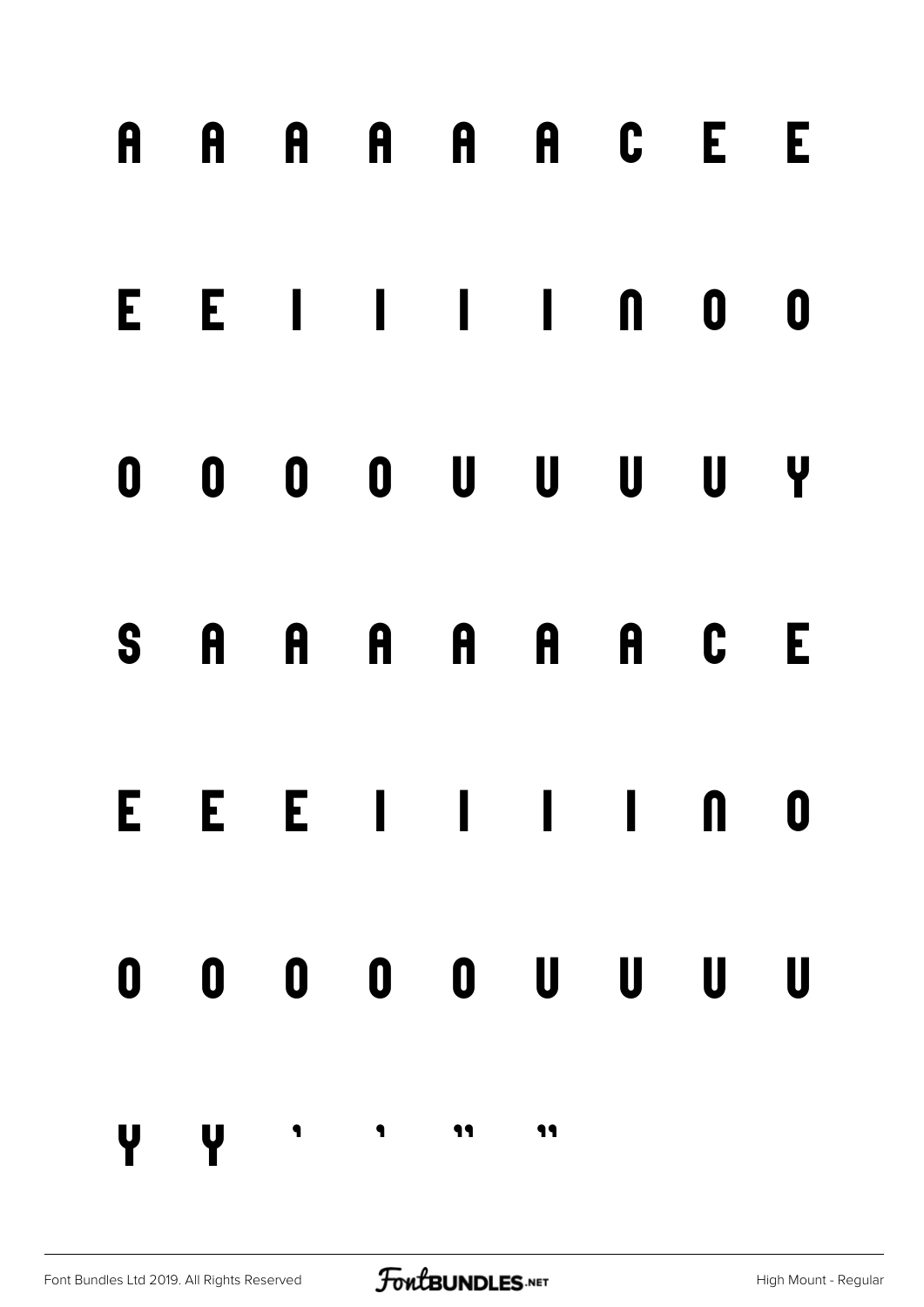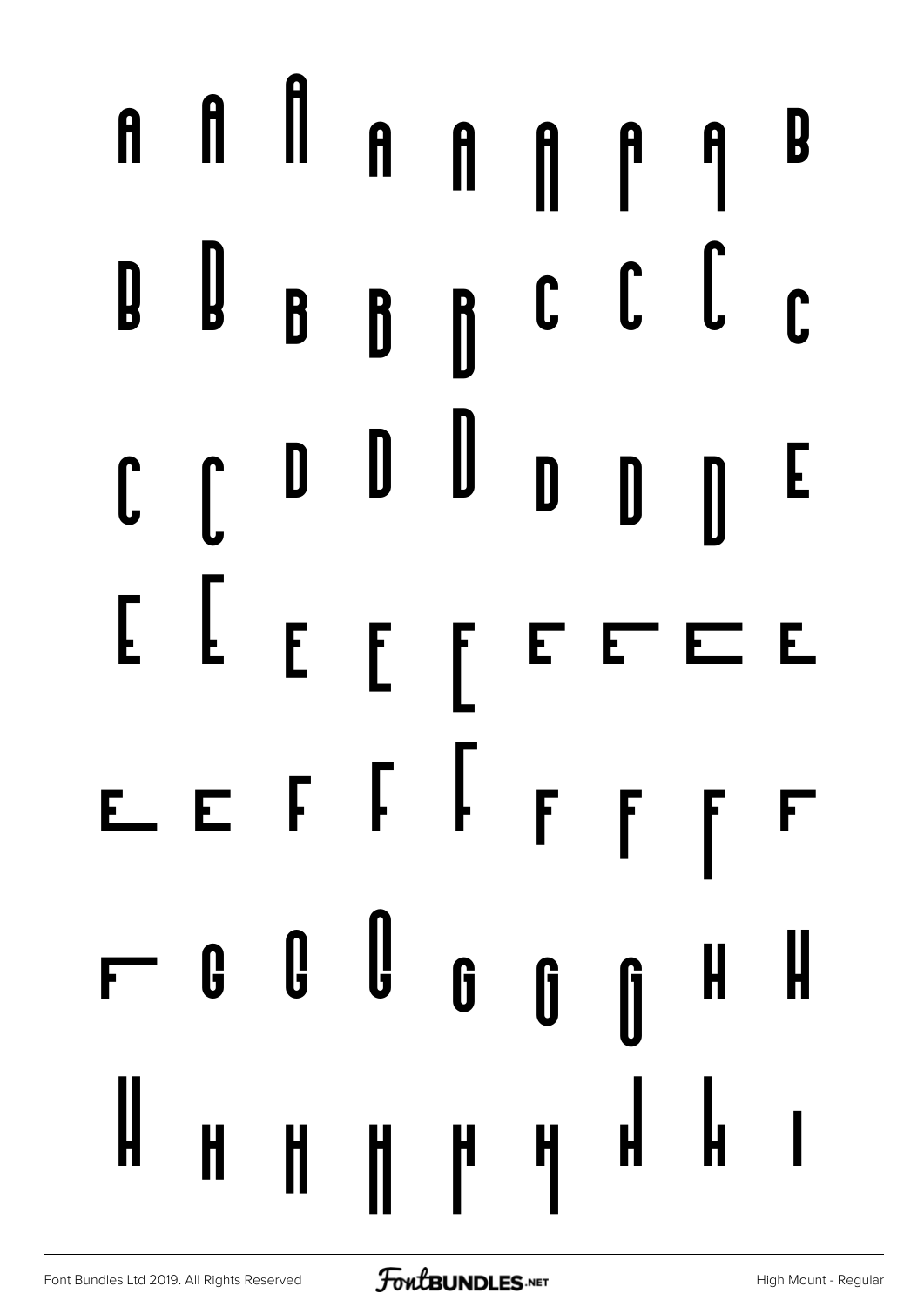#### $\overline{\phantom{a}}$  $\begin{array}{c} \hline \end{array}$  $\overline{\phantom{a}}$  $\bigcup$  J J  $\bigcup$  $\mathbf{r}$  $\boldsymbol{\mu}$  $\mathbf R$ K  $\boldsymbol{\mathsf{H}}$ K K  $\mathsf{L}% _{0}\left( \mathsf{L}_{1}\right) ^{T}\!\!\left( \mathsf{L}_{1}\right) ^{T}\!\!\left( \mathsf{L}_{2}\right) ^{T}\!\!\left( \mathsf{L}_{2}\right) ^{T}\!\!\left( \mathsf{L}_{1}\right) ^{T}\!\!\left( \mathsf{L}_{2}\right) ^{T}\!\!\left( \mathsf{L}_{2}\right) ^{T}\!\!\left( \mathsf{L}_{2}\right) ^{T}\!\!\left( \mathsf{L}_{1}\right) ^{T}\!\!\left( \mathsf{L}_{2}\right) ^{T}\!\!\left( \mathsf{L}_{2}\right) ^{T}\!\!\left( \mathsf{L}_{1}\right)$  $\mathbf{k}$  $\mathsf{L}$ K  $\mathsf{R}$  $\mathsf{L}$  $\overline{\phantom{a}}$   $\blacksquare$  $\mathbf{m}$ L  $\mathbf m$  $\mathbf{m}$  $\mathsf{m}$ M M  $\mathbf{\mathbf{u}}$  $\mathbf{I}$  $\mathbf{I}$ Ū  $\begin{matrix} \end{matrix}$  $\mathbf{r}$ N  $\mathbf 0$ U  $\begin{array}{c} \n \text{ } \\ \n \text{ } \\ \n \end{array}$  $\boldsymbol{0}$  $\mathsf{P}$ P 0  $\begin{matrix} \end{matrix}$ 0  $\mathbf 0$  $\mathbf{0}$  $\mathbf R$ P P 0  $\mathbf u$ N  $\pmb{0}$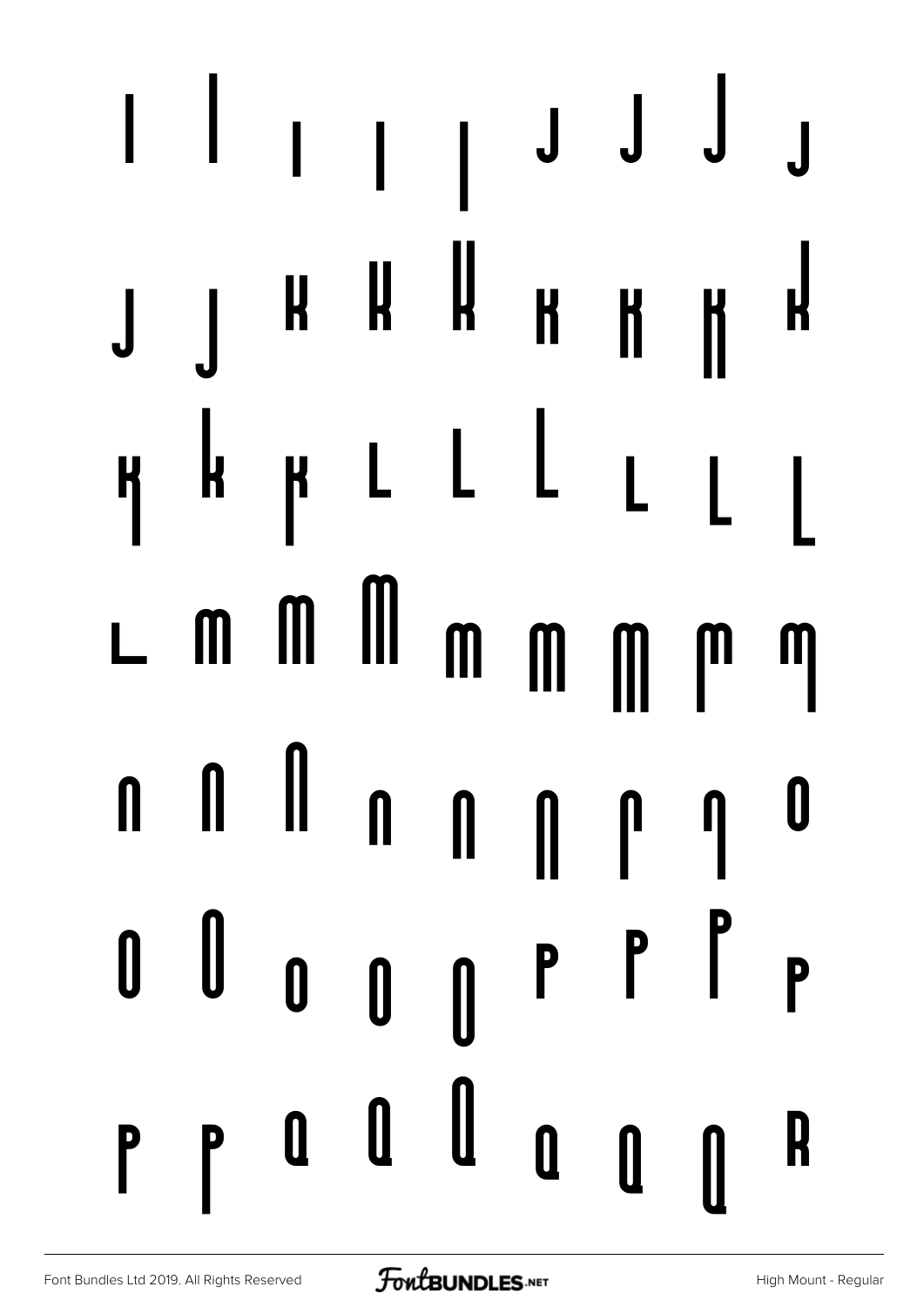